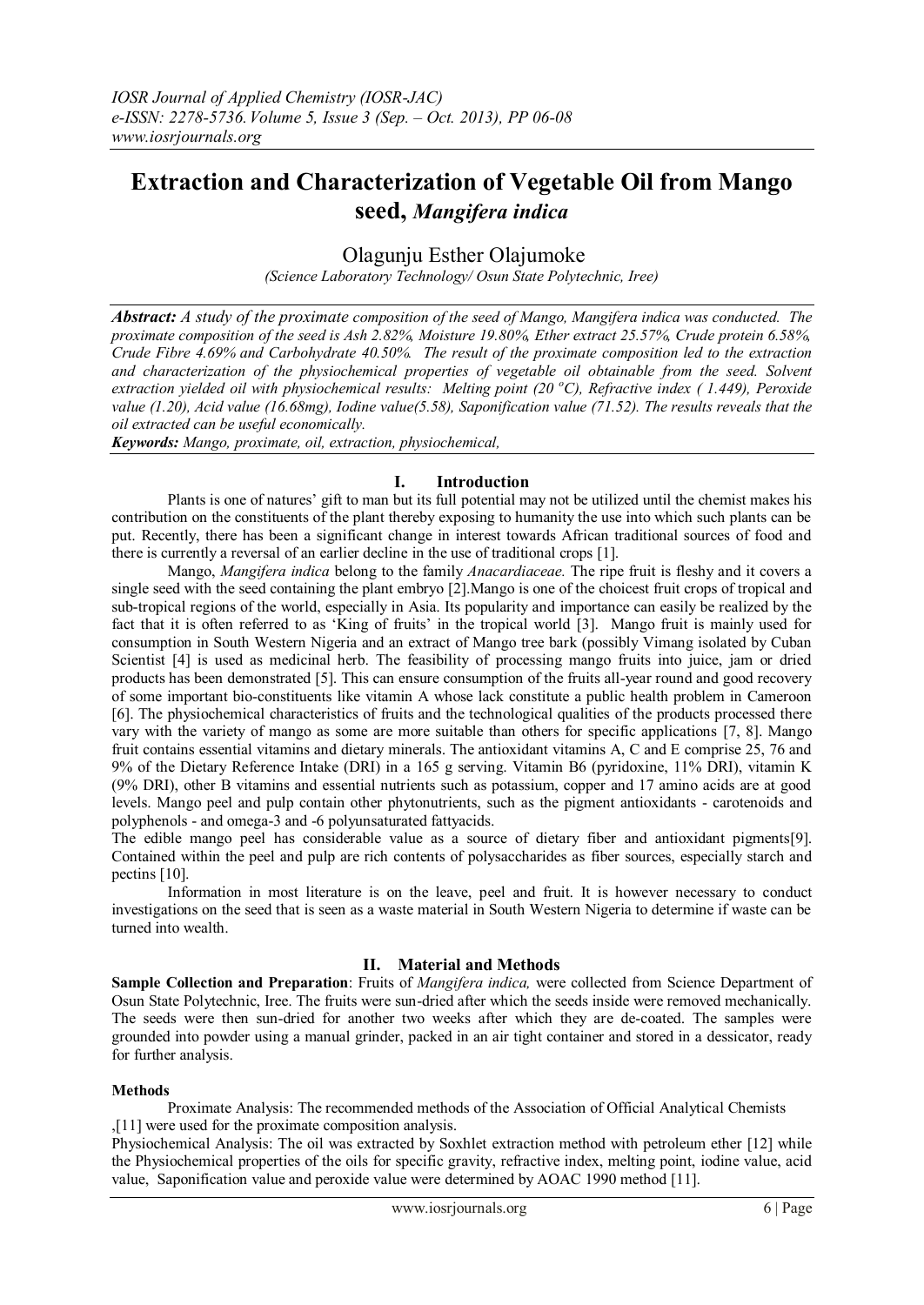| Parameters<br>(a) | Value $(\% )$ |  |
|-------------------|---------------|--|
| Ash               | 2.82          |  |
| Moisture content  | 19.80         |  |
| Ether extract     | 25.57         |  |
| Crude protein     | 6.58          |  |
| Crude fibre       | 4.69          |  |
| Carbohydrate      | 40.50         |  |

Table 1: Proximate composition of Mango, *M. indica,* seed

| Table 2: Physiochemical characteristics of oil from Mango (M. indica) |  |  |
|-----------------------------------------------------------------------|--|--|
|                                                                       |  |  |

| (a) | Parameters                                                                 | Value $(\% )$    |  |
|-----|----------------------------------------------------------------------------|------------------|--|
|     | Oil content $(\% )$                                                        | $25.57 \pm 0.10$ |  |
|     | Perioxide Value(millieq/kg)                                                | $1.20 \pm 0.05$  |  |
|     | Acid Value( $mg/100g$ )                                                    | $16.28 \pm 0.10$ |  |
|     | Saponification value (mgKOH/100g)                                          | $71.52 \pm 0.10$ |  |
|     | $FFA$ (mg/100g)                                                            | $8.17 \pm 0.05$  |  |
|     | Iodine value ( $gI_2/100g$ )                                               | $5.58 \pm 0.05$  |  |
|     | Refractive Index                                                           | $1.45 \pm 0.05$  |  |
|     | Melting point $(^{\circ}C)$                                                | $20 \pm 1.00$    |  |
|     | Specific gravity                                                           | $1.995 \pm 0.05$ |  |
|     | $\mathbf{D}$ and the compact of the Contrate determination of $\mathbf{D}$ |                  |  |

Result are average of duplicate determinations ±S.D

#### **III. Discussion**

The moisture content of mango seed was 19.80 based on dry weight and the result is comparable to 17.5 obtained for bottle gourd seed [13]. The relatively low moisture content of the sample is of advantage since high moisture content is associated with increase in bacterial action during storage [14].

Ash content which is an indicator for mineral elements was 2.82%, this is comparable to 2.62% reported by Fowomola.[15]The result is very close to the 3.2 -4.6 g/100g in Nigerian under-utilized legume flours [16, 17].

Crude fibre content of 4.69 is lower than 29.00 reported for Balsam Apple, *Momordica balsamil* [18](Hassan and Umar, 2006) but higher than 3.50 reported for calabash seed by Badiffu and Ogunsua, [19]. Mango seed could not be a rich source of crude fibre because it fell short of the RDA for fibre in children, adults, pregnant and lactating mothers are  $19 - 25\%$ ,  $21 - 38\%$ ,  $28\%$  and  $29\%$  respectively[20].

Crude protein was 6.58 which is very low compared to those reported for *Acacia Mellifera* (41.6%); *Bauhinina triandra* (42.7%), *Lathyrus odoratus*(42.8%), and Soybean(42.8%) which is an indication of a poor source of protein.[21].

Ether extract in *M. indica* is 25.57 which is slightly higher than 22.8 -23.5% as reported by for soybeans and lower than 33.83 for bottle gourd seed[11]. From the result, it can be seen that *M. indica* seeds are good source of oil and this can be exploited for domestic and industrial purposes.

Carbohydratre content of *Mangifera indica* seed (40.50) analysis show that mango seed is a relatively good source of carbohydrate with protein of about ten times that of cassava. [15].

Table 2 reveals the Physiochemical properties of the oil from Mango seed. Ether extract in *M. indica* is 25.57 which is slightly higher than 22.8 -23.5% as reported for soybeans and lower than 33.83 for bottle gourd seed[5]. The oil yield 25.57% compared favourably with the oil yield reported for cotton seed (19.50%). Therefore the seed studied is rich in oil content and could be exploited economically.

 Peroxide value is used as indicator of deterioration of oils. The peroxide value of *Mangifera indica* is 1.20, this value is lower than that expected of rancid oil which ranges from 20.00-40.00mg/g oil [20]. This shows that the oil is not rancid therefore it is considered stable [21].

 Acid value of 16.28 indicates that the oil is non-edible because it does not fall within the recommended codex of 0.6 and 10 for virgin and non-virgin edible fats and oil respectively [23]. The high acid value means that the oil contains many fatty acids [24]. It also gives a general indication of the condition and edibility of the oil [25].

Saponification value of 71.52 was recorded for *Mangifera indica* this value is higher than 54.12 reported for Fluted pumpkin by Adebisi &Olagunju[26] and 22.45 for *Vitellaria paradoxa* by Adebisi [27]. The values for *Mangifera indica is* high enough and could be utilized industrially for soap production if refined.

 The iodine value which is useful in predicting the drying property of oils was found to be 5.58. The iodine value less than 100 confirms that the seeds produce non-drying oils [23]. The low iodine values recorded for the oils are of significance in the manufacture of lubricants, leather, dressing and candle [22]. However the low iodine value of *Mangifera indica* makes it unsuitable for paint production.[28]. The seed oils can also be used in the electrical industry as insulators as vegetable oils are non-toxic to the environment and are biodegradable if spilled. Vegetable oil is being used to produce bio-degradable hydraulic fluid and lubricant.